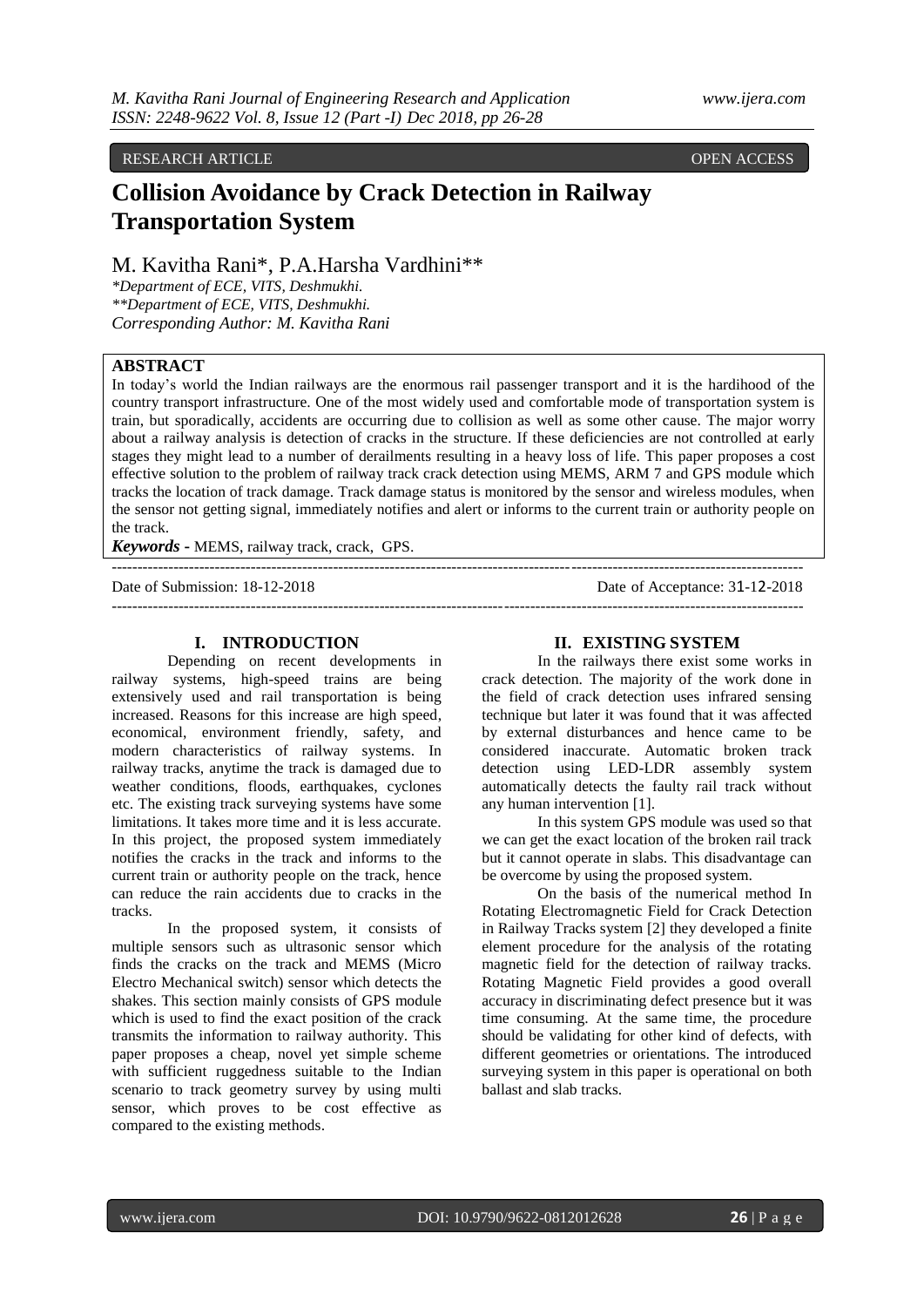

Track axis coordinates, which are railway geometrical parameters, are obtained with integrated Global Positioning System (GPS). This project proposes a cheap, novel yet simple scheme with sufficient ruggedness suitable to the Indian scenario. The introduced surveying system in this paper will detect objects, cracks and vibrations of the track. The use of multiple sensors makes the proposed system highly accurate. It is simple and the cost is low and suitable to the Indian scenario.



**Figure.2.** Block diagram of Collision Avoidance and Crack Detection System

# **III. PROPOSED SYSTEM**

The detection of crack can be done using LED-LDR sensors, where LED will be attached to one side of the rails and the LDR to the opposite side. During normal operation when the LED light falls on the LDR, the resistance of the LDR gets reduced and the amount of reduction will be approximately proportional to the intensity of the incident light. Micro Electro Mechanical Switch (MEMS) is the integration of mechanical elements, actuators, sensors and electronics on a common silicon substrate through micro fabrication technology.

The MEMS sensor output ( analog form) are fed to filters for the filtering purpose and after signal processing this outputs are given to the CPU and it continuously compares the output value with a predefined range(normal vibration).If there is a fault in railway track, the vibration increases more than the normal range. MEMS output voltage increases from the normal range of voltage When a high vibration is detected train stops and sends alert message (latitude and longitude) is send to the current train or control station immediately. The GPS module calculates the geographical position of

the crack. And message is sent to the mobile of the authority people of the track. The proposed system will find the cracks on the track, identify the objects on the track and identify vibrations of the track.

Whenever MEMS output value is increased than the predefined range(normal vibration) then the train stops and position of the crack is calculated and sends the message to the authority people on the track.



**Figure.3.** Hardware implementation